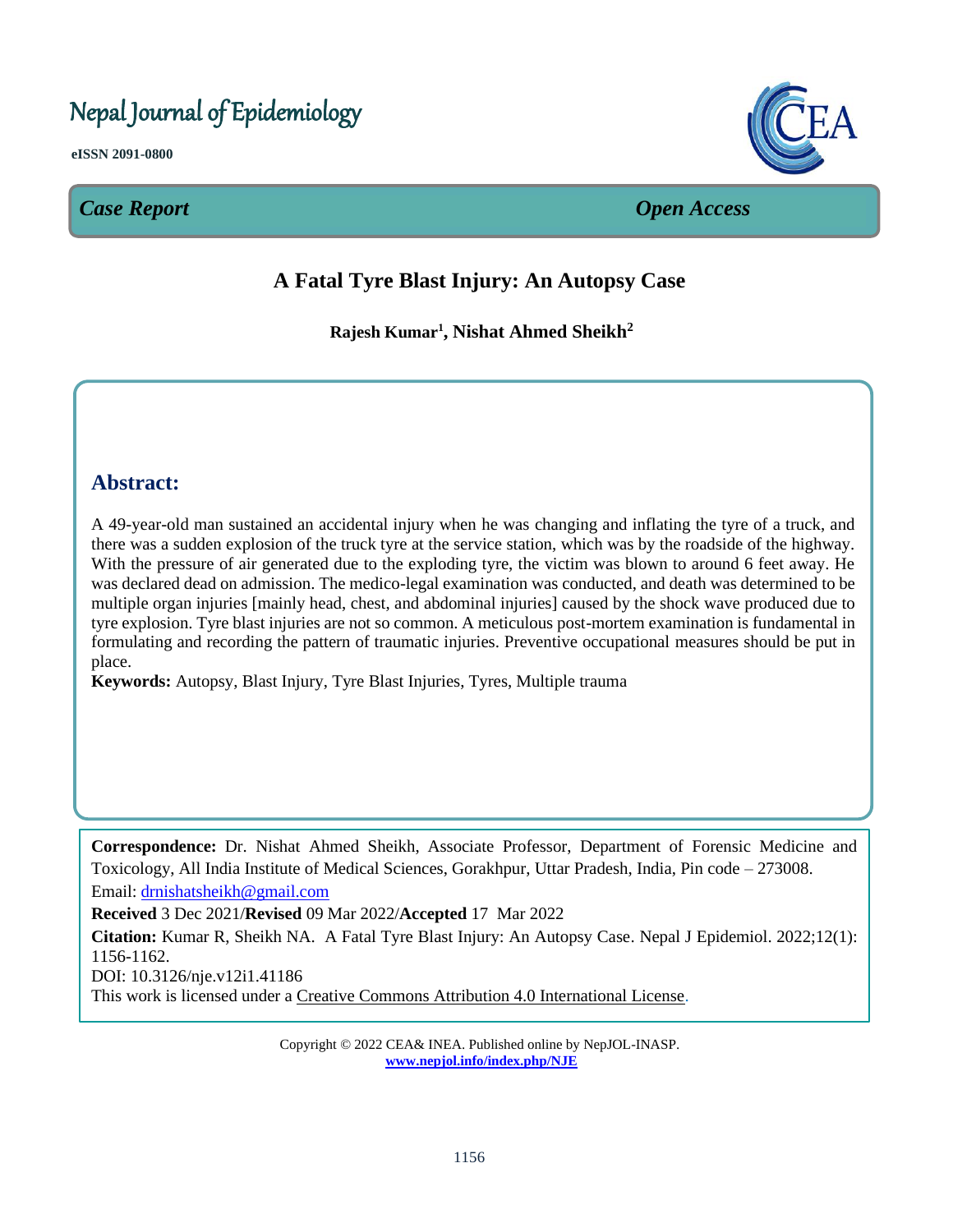#### **Background**

Tyre burst injuries are relatively rare but are known for causing severe injury patterns. Tyres can be thought of as air tanks, but the same safety rules that apply to pressure tanks do not apply to tyres. Blast overpressure is described as an increase in pressure above atmospheric values, as witnessed in a blast of explosive weapons. Air compression before the blast wave accelerates air molecules and generates a pressure peak [1-3]. This high pressure lasts milliseconds before dropping to subatmospheric levels and returning to ambient pressure and is referred to as a shock wave [4, 5].

The tyre explosion has a high potential for destruction, yet it has garnered little attention in the medical literature, [6] commonly such tyre burst occurs while servicing on the highway or in service stations [7]. The severity of the injury is determined by the size of the tyre, air pressure, and the distance between the victim and the tyre [8]. Usually, mechanics and bystanders get affected and are victims by a burst of tyres. A burst of tyres may result in high morbidity and mortality, however, there is not much data on deaths resulting from the blast of tyres [9]. Injuries due to burst tyres are direct injuries due to metal rim fragments along with barotraumas due to high pressures resulting in body surface displacements; an internal pressure wave is also generated due to acceleration of body surface leading to differential pressure in body tissue and viscera [10]. Ear, gut, and lungs are the commonly affected organs due to the primary blast injury. When fragments of the tyre or other parts of the wheel strike the body due to acceleration generated by initial detonation or overpressure loads, such injuries are referred to as secondary blast injuries [11, 12]. The blast wave causes displacement of the body or parts of the body, which can result in avulsion on impact with solid objects, resulting in tertiary blast injuries. Literature has shown maxillofacial, cranial injuries, and fractures of the long bones caused by rim pieces. Similarly, tympanic perforation, eye injury, and more severe injuries such as oesophageal rupture, pneumomediastinum can be caused due by barotraumas [13]. A few cases had been reported on this issue [14]. This study describes the unintentional death of a middle-aged mechanic caused by a tyre blast at the workplace. The incidence site and gross findings associated with tyre blast wave injuries are discussed.

#### **Case Presentation**

A 49-years-old man sustained an accidental injury on the 31st of December when he was changing and inflating the tyre of a truck and there was a sudden explosion of the truck tyre at the service station which was by the roadside of the highway. With the pressure of air generated due to the exploding tyre, the victim was blown to around 6 feet away. He was taken to the hospital in an unconscious state and was declared brought dead on admission at the All-India Institute of Medical Sciences in Delhi in the emergency department. The police were intimated and accordingly, the case was registered as a medicolegal case. Inquest papers were prepared by the Investigating Officer and the body was shifted to the Morgue associate with the Forensic Medicine and Toxicology Department at AIIMS, Delhi for medico-legal post-mortem examination.

#### **Autopsy Findings**

The Incident occur at about 4:00 PM on 31st Dec. Postmortem conducted at 12:30 PM and concluded at 1:45 PM on 1st January. A detailed complete and meticulous post-mortem examination was performed, rigor mortis all over the body in the supine position, cadaveric lividity on the back, dependant parts of the body. The lividity was fixed. There was the presence of clotted blood and oozing on left ear ossicles (Fig. No 1a) in external meatus along with rupture of the tympanic membrane (Fig. No 1b) There was reddish contusion with overlying abrasion of size 2x1.5 cm and 5 x 2.5 cm over the left posterior aspect of the wrist and elbow joints, 4 x 2.2 cm over the dorsolateral aspect of the right wrist joint, and multiple reddish contusion with overlying abrasion of size varying from 0.5 x 0.2 cm to 5 x 1 cm over the anterior aspect of the chest involving an area of around 30 x 9 cm. The reddish contusion with overlying abrasion on the wrist and the elbow were caused by the rough surface and according to the eyewitnesses, the man was thrown around six feet away from the blasted tyre.

On internal examination, subarachnoid haemorrhage with underlying brain parenchyma, contusion in patches were present on both cerebral hemisphere (Fig. No 2), the chest cavity was filled with about 1000 mL fluid blood and about 500 gms clotted blood on both sides of the chest (Fig. No 3, lungs were collapsed partially and showed contusion. The right lung showed rupture and contusion at the hilum region and the weight of the lung was 265 gms. The left lung on the anterior surface and hilum region had a rupture along with contusion with eight of 273 Gm (Fig. No 4a). Contusion was appreciated at the base of the heart and the origin of the aorta (Fig. No 4b). The anterior surface of the liver was contused and rupture of the right lobe was seen (Fig. No 5a). The peritoneal cavity contained around 500 mL of fluid blood along with fecal matter. About 6 cm tear in the transverse colon with the expulsion of fecal matter (Fig. No 5b). In this case, the toxicological analysis of the viscera and blood did not reveal alcohol or any drug. Death, in this case, was due to multiple organ injuries [mainly head, chest, and abdominal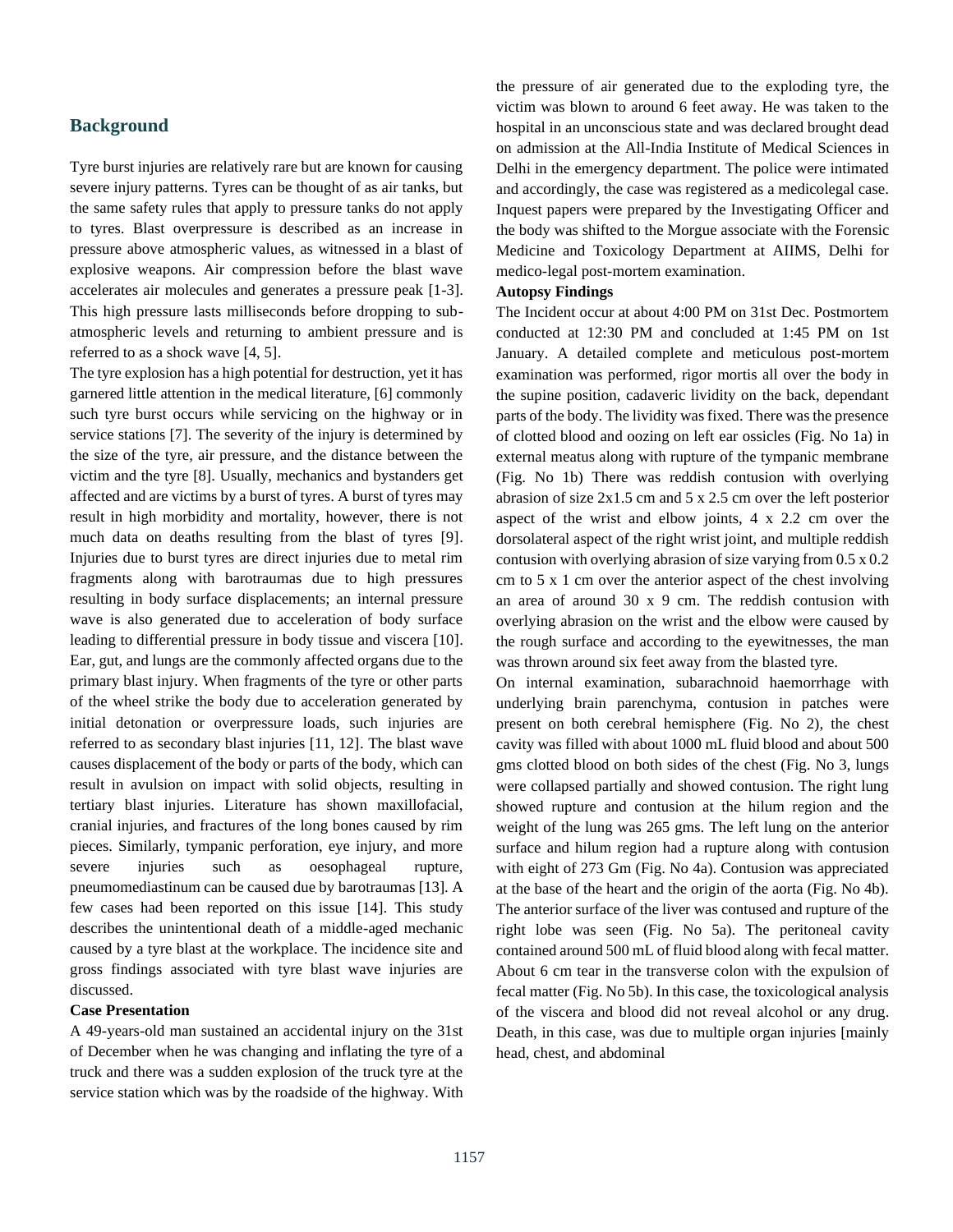Figure 1 (a & b): a. Blood clot with ear ossicles present in external meatus of left ear.

**b. Rupture of tympanic membrane.**



**Figure 2: Brain: Presence of subarachnoid haemorrhage**

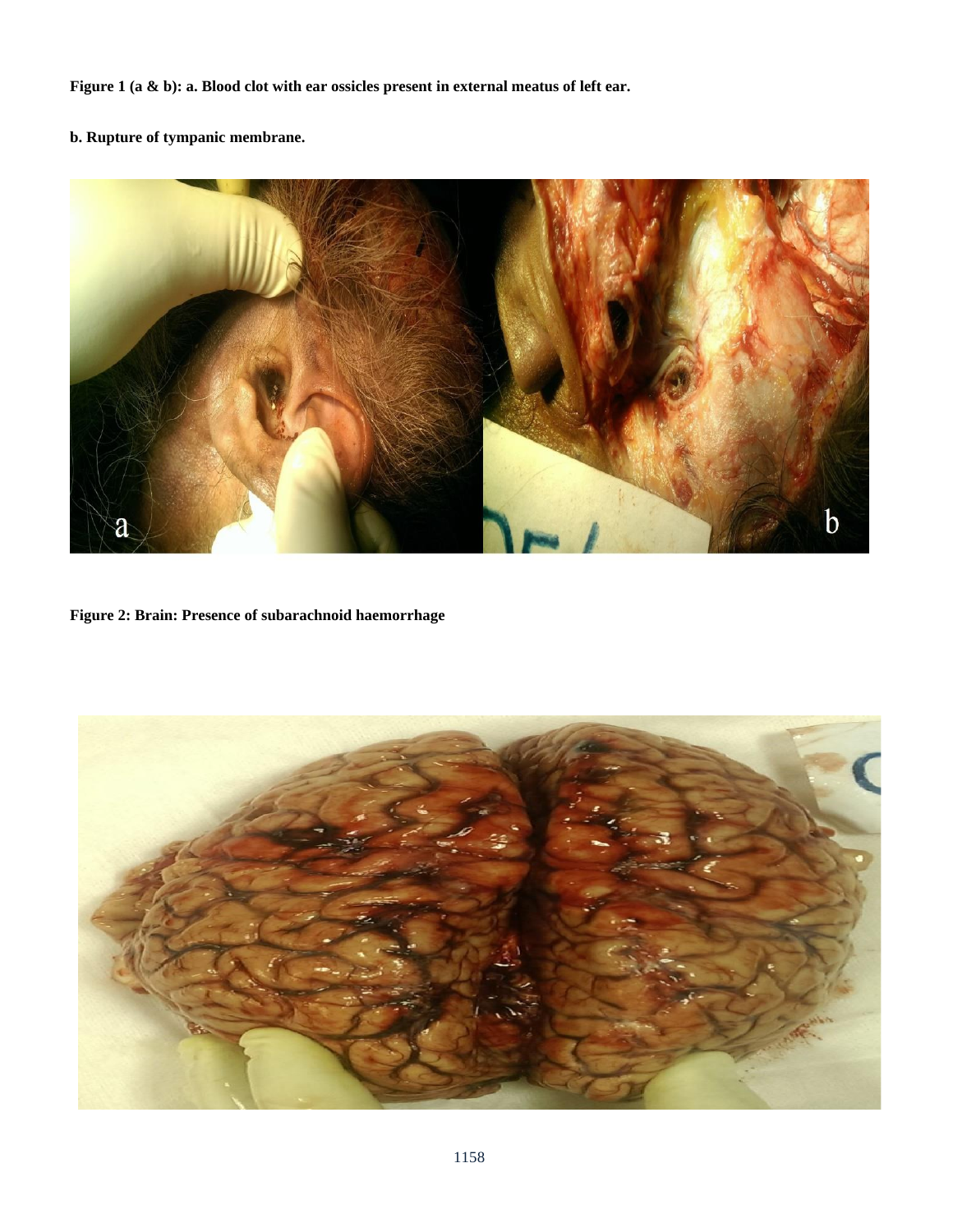# **Figure 3: Thoracic cavity filled with blood**



**Figure 4 (a & b): a. left lung: Contusion with rupture present.** 

**b. Heart: Contusion at origin of aorta.**

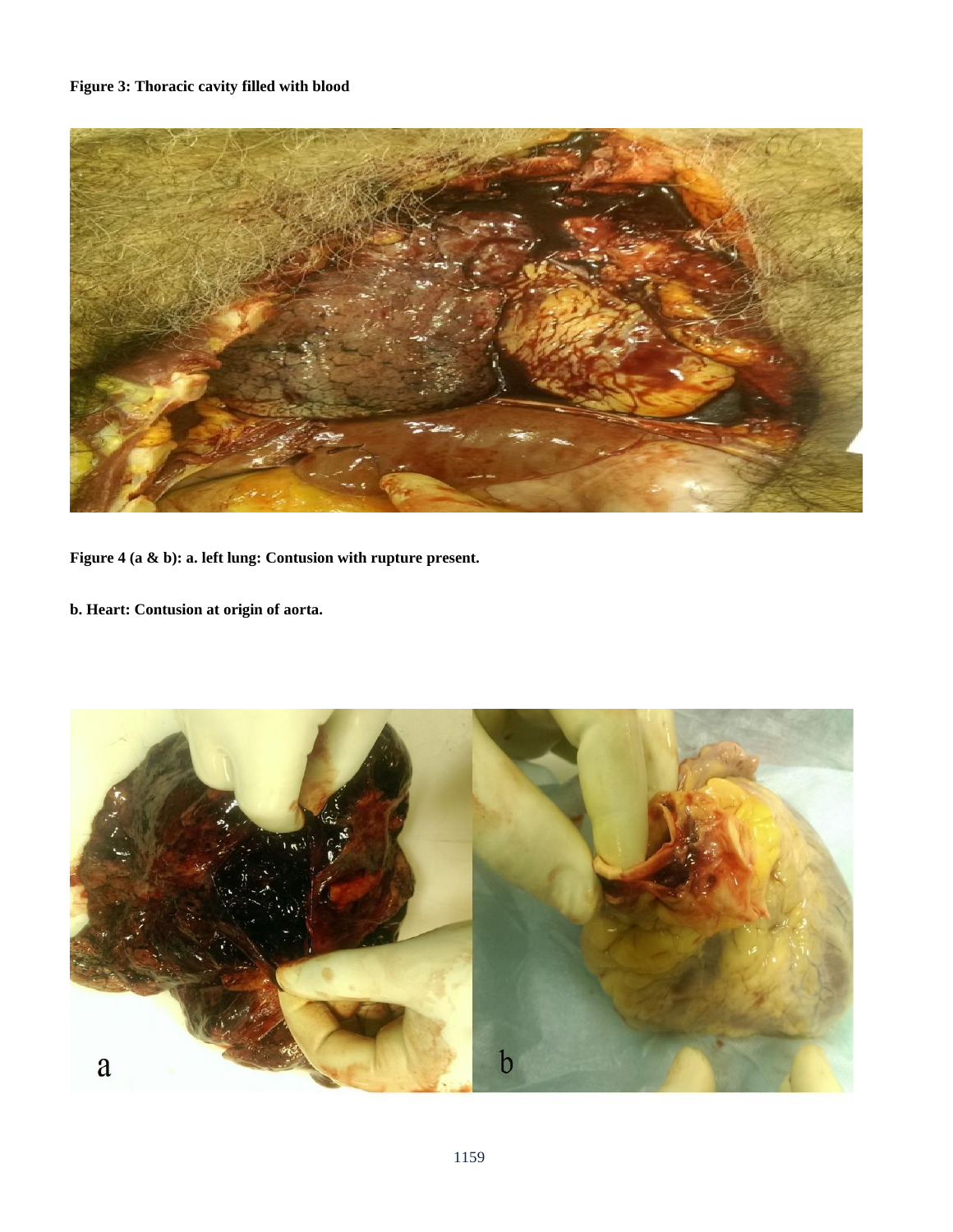**Figure 5 (a & b): a. Liver: Contusion over anterior surface of right lobe and rupture of left lobe.** 

#### **b. Rupture of intestinal loop**



Injuries] caused by the shock wave produced due to tyre explosion.

#### **Discussion**

#### **Tyre Blast Injuries**

The situations surrounding the incident, as well as the location of injuries anatomically, suggested that a middle-aged mechanic was injured accidentally as a result of a tyre explosion while changing and inflating at a service station along the highway. Because such work-related unintentional injuries are underreported, the forensic literature may be deficient in this regard. Multiple organ injuries [mainly head, chest, and abdominal injuries] caused by the shock wave produced due to tyre explosion was concluded as the cause of death. An inflated tyre contains a high amount of potential energy.

#### **Pattern of Injuries**

A 63000 ft-lb of energy is released when a truck tyre inflated to 90 psi explodes. The estimated force is around 2000 g, which is enough to raise a 3000 lb car 21 ft off the ground [15]. The blast wave produced by the tyre explosion struck the thorax, causing lung injuries (lung showed rupture and contusion). Contusion at the base of the heart and the origin of the aorta. These observations dubbed the primary consequence of the blast wave, Furthermore, primary blast overpressure was linked to abdominal visceral injuries (contusion and rupture of the right lobe of the liver, rupture of the transverse colon). The movement of the body on the ground as well as environmental structures due to explosion caused Subarachnoid haemorrhage. In fatal cases, 47 % of injuries were caused by a primary blast, with the head and thorax being particularly affected. Brain injuries can be direct or indirect, such as a cerebral contusion, Subdural and subarachnoid haemorrhage are common in fatal cases [16]. Even if no other visible evidence of damage to the thoracic region is present, a fatal primary blast lung injury can occur [17]. Secondary injuries are caused by flying items, pieces, and materials driven by the blast, such as the rim and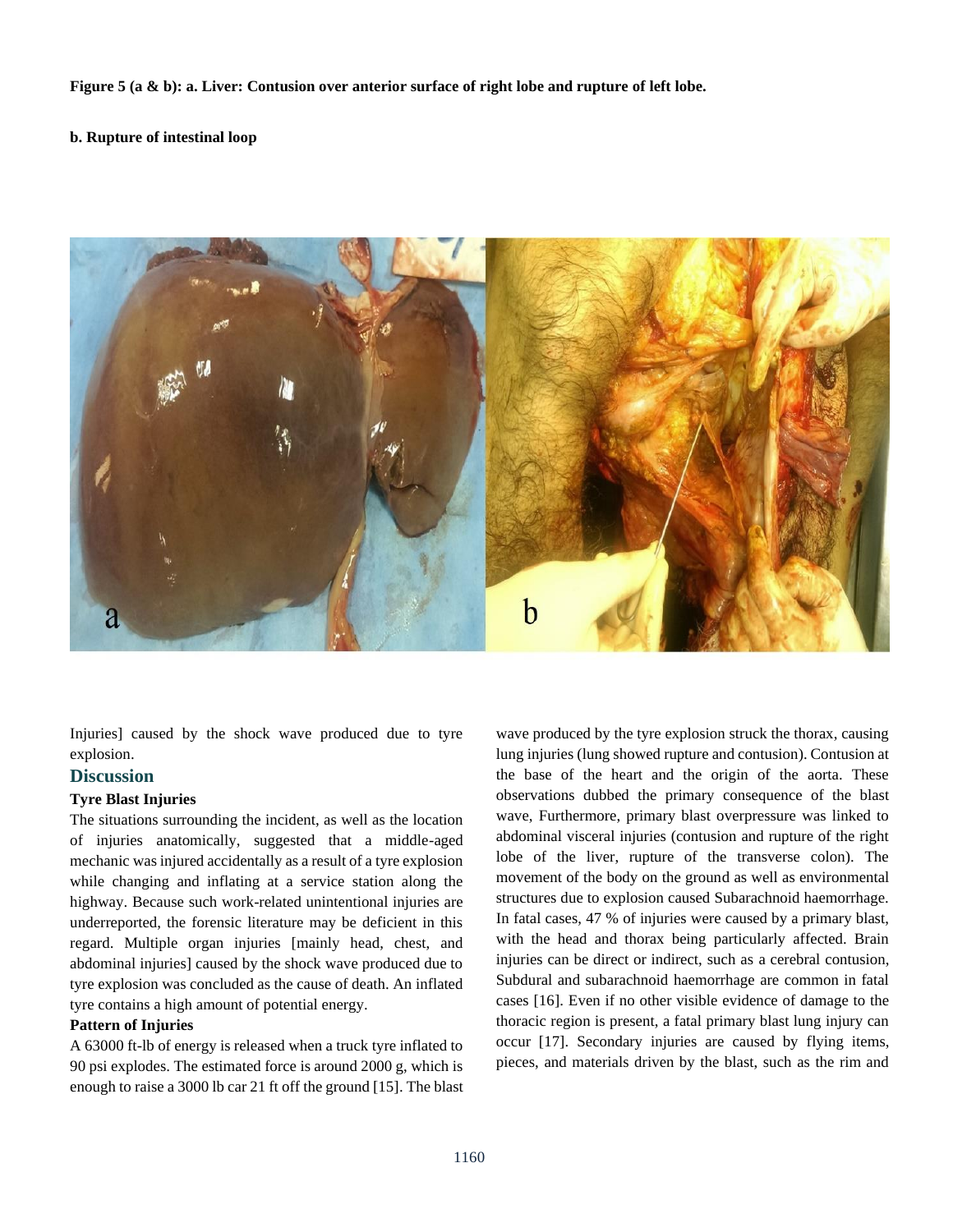ring. The body collapsing and striking the ground or other close objects causes tertiary injuries [18, 19].

In literature there have been instances in certain cases wherein a tyre burst did not result in a fatality, however, reports of cases with fatal incidents have been reported by certain authors. Fatal pneumatically induced injuries are rare in forensic literature; high-energy released due to blast of tyre results in fatal injuries [20].

Deforming injuries and fatalities caused by explosions among mechanics servicing trucks, in the existing literature, it's only been mentioned a few times. The size of the tyre's air pressure and the distance between the tyre and the victim at the moment of the blast influence the severity of the injury. Explosions are common during tyre servicing, particularly when inflating the tyres; bystanders are also injured and may sustain fatal injuries [21, 22].

# **Conclusion**

A tyre burst can happen while servicing or inflating tyres. High inflating pressure and a short safety distance are the two most common causes of fatal injuries. The high energy produced by a large tyre burst can result in severe injuries with high morbidity and mortality. A meticulous post-mortem examination is fundamental in formulating and recording the pattern of traumatic injuries. Preventive occupational measures should be put in place.

#### **Acknowledgement**

None

#### **Consent**

Informed written consent was obtained from the victim's spouse to use details and photographs for academic/research purposes in English and Hindi (Mother Tongue).

#### **Authors' affiliations:**

<sup>1</sup>Department of Forensic Medicine and Toxicology, All India Institute of Medical Sciences, Deoghar, India

<sup>2</sup>Department of Forensic Medicine and Toxicology, All India Institute of Medical Sciences, Gorakhpur, India

### **Authors' contribution**

All authors have made substantial contributions to all of the following: (1) the conception and design of the study (2) drafting the article or revising it critically for important intellectual content, (3) final approval of the version to be submitted

#### **Competing interests**

There is no conflict of interest for any author of this manuscript. **Source of Support:**

This research did not receive any specific grant from funding agencies in the public, commercial, or not-for-profit sector.

### **References**

1. Ramasamy A, Hill AM, Masouros S, Gibb I, Bull AM, Clasper JC. Blast-related fracture patterns: a forensic biomechanical approach. J R Soc Interface. 2011 May 6;8(58):689-98.

<https://doi.org/10.1098/rsif.2010.0476>

PMid:21123255 PMCid:PMC3061094

2. Ramasamy A, Harrisson SE, Stewart MP, Midwinter M. Penetrating missile injuries during the Iraqi insurgency. Ann R Coll Surg Engl. 2009 Oct;91(7):551-8..

<https://doi.org/10.1308/003588409X464720>

PMid:19833014 PMCid:PMC2966158

3. Mayorga MA. The pathology of primary blast overpressure injury. Toxicology. 1997 Jul 25;121(1):17-28.

[https://doi.org/10.1016/S0300-483X\(97\)03652-4](https://doi.org/10.1016/S0300-483X(97)03652-4)

PMiD: 9217312.

4. Kirkman E, Watts S, Cooper G. Blast injury research models. Philos Trans R Soc Lond B Biol Sci. 2011 Jan 27;366(1562):144-59.

<https://doi.org/10.1098/rstb.2010.0240> PMid:21149352 PMCid:PMC3013434

5. Wightman JM, Gladish SL. Explosions and blast injuries. Ann Emerg Med. 2001 Jun;37(6):664-78. <https://doi.org/10.1067/mem.2001.114906>

PMid:11385339

6. Rao SS, Baliga SD, Bhatnagar A. Management of extensive maxillofacial injury related to a Tyre Blast: A rare case report. Saudi Dent J. 2018 Jan;30(1):97-101.

<https://doi.org/10.1016/j.sdentj.2017.08.002>

PMiD: 30166879 PMCiD: PMC6112306

7. Sathyanarayanan R, Raghu K, Shyamala M, Nithin Joseph JB, Rajkumar R. Comminuted middle third orbito-zygomatic complex fracture leading to blindness due to unanticipated tyre rim explosion during service - A rare case. Indian J Dent Res. 2021 Apr-Jun;32(2):268-271.

[https://doi.org/10.4103/ijdr.IJDR\\_652\\_18](https://doi.org/10.4103/ijdr.IJDR_652_18) PMiD: 34810402

8. Martin JL, Laumon B. Tire blow-outs and motorway accidents. Traffic Inj Prev. 2005 Mar;6(1):53-5.

<https://doi.org/10.1080/15389580490510174>

PMid:15823875

9. Sussman AM, Williams JS, Boyd CR, DeLoach ED. Multipiece tire rim injuries. J Trauma. 1991 Jan;31(1):24-7. <https://doi.org/10.1097/00005373-199101000-00005>

PMid:1986128

10. Hannon EJ. Interesting Case: an unusual 'blast' injury. Br J Oral Maxillofac Surg. 2007 Apr;45(3):189. <https://doi.org/10.1016/j.bjoms.2006.11.002>

PMid:17174452

11. Kirkman E, Watts S, Cooper G. Blast injury research models. Philos Trans R Soc Lond B Biol Sci. 2011 Jan 27;366(1562):144-59.

<https://doi.org/10.1098/rstb.2010.0240>

PMid:21149352 PMCid:PMC3013434

12. Wightman JM, Gladish SL. Explosions and blast injuries. Ann Emerg Med. 2001 Jun;37(6):664-78. <https://doi.org/10.1067/mem.2001.114906>